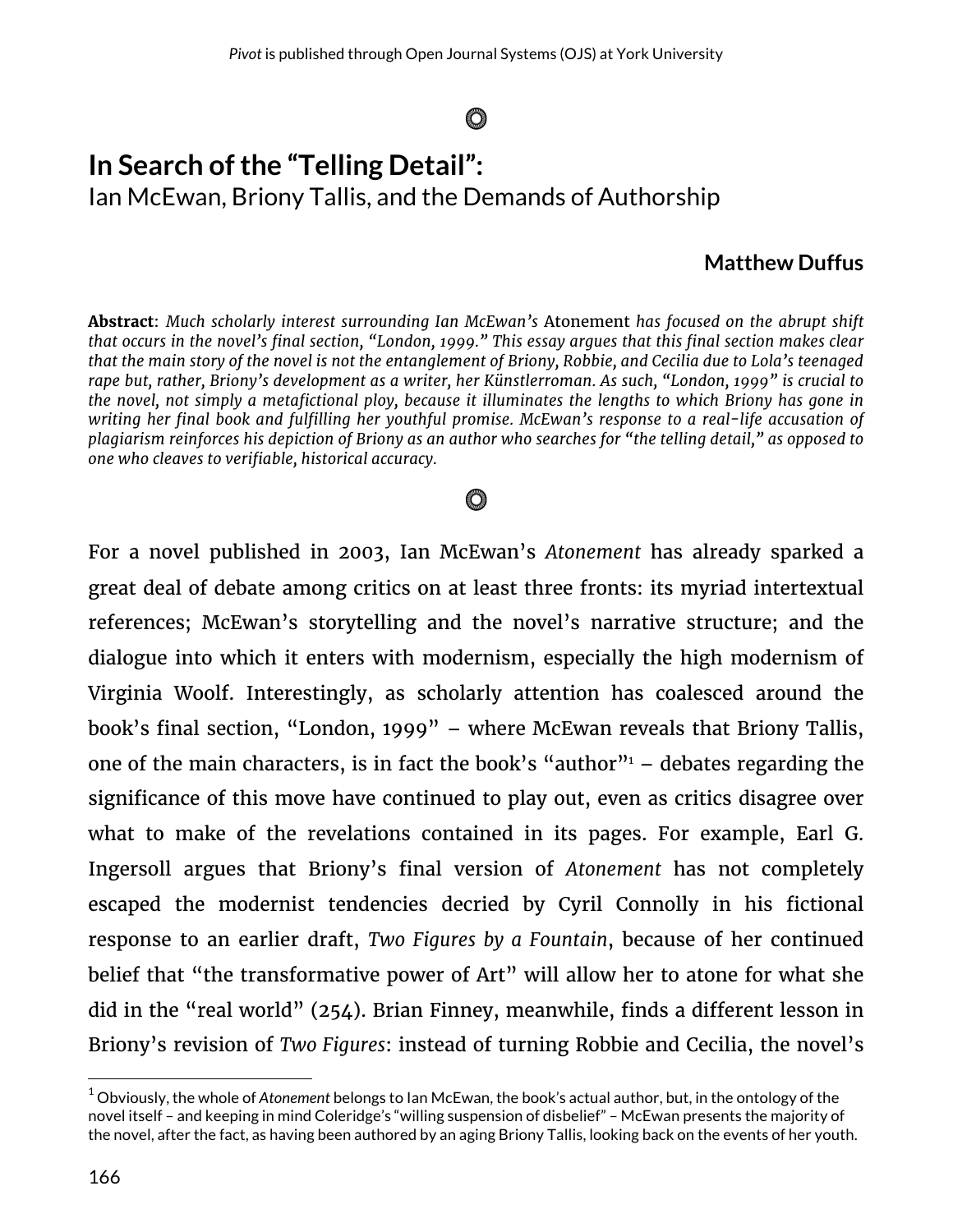other main characters, into "flash-frozen" lovers for the sake of art, he sees Briony's revisions as her attempt to truly understand them as human beings. As such, he concludes that, even though "Robbie and Cecilia's happiness cannot be restored to them[,] […] the attempt to imagine the feelings of others is perhaps the one corrective that we can make in the face of continuing human suffering" (82). More recently, Richard Robinson has argued that "[t]he novel's metafictional identity" is "designed to modify modernist claims for the autonomy, monumentalism, and transcendence of literature" (475). Based on the many revisions of *Two Figures*, "Briony, once the modernist, is now a parodied demiurge of nineteenth-century realism" (Robinson 488). What, then, should we make of Briony? Is she a stubborn modernist, an empathetic author, a godlike throwback to an earlier era, or something else entirely?

The difficulty of answering such a question demonstrates the richness of McEwan's novel. To add to the challenge, we must be careful to distinguish between the two novels present in *Atonement*. The first 330 pages are presented as belonging to Briony Tallis, comprised of the revisions of *Two Figures by a Fountain* to which Ingersoll, Finney, and Robinson refer above. "London, 1999," however, as well as the book in its broadest sense, belongs to McEwan. I believe that dividing the book in this way helps explain the differing impacts of the final section and points towards an answer to the question posed above: just as "London, 1999" demands that we rethink the events of Briony's *Atonement*, it also requires a reconsideration of the demands of authorship – for both Briony's and McEwan's respective *Atonements*. I attend, too, finally, to the events surrounding a real-life accusation of plagiarism levelled at McEwan that underscores the novel's concerns with historicity and fact, fiction and non-fiction, as well as illustrating Briony's similarities to her creator.

Critics such as Finney, who points out the "uncertain" relationship of "London, 1999" to the novel that precedes it (81), and Stefanie Albers and Torsten Caeners, who refer to its "postmodern shock" (707), fail to acknowledge that this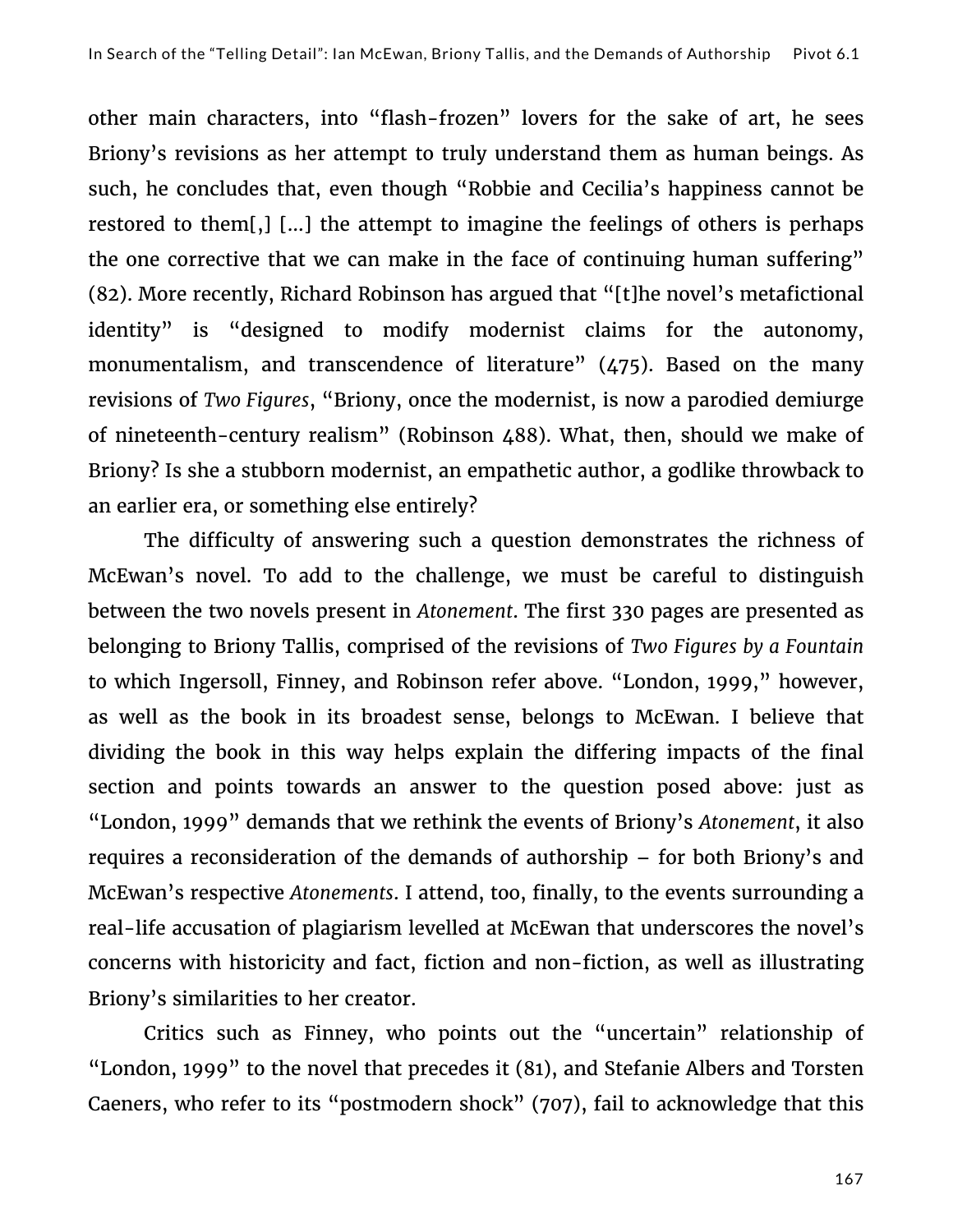section also serves a traditional realist function by satisfying readerly curiosity, a function that would be unnecessary if Briony's novel ended with the final sentence on page 330. Such an ending would emphasize her remorse at having erroneously accused Robbie of her cousin's rape and provide the closure readers expect in her determination to write "[n]ot simply a letter, but a new draft, an atonement" (330). Without the addition of "BT/ London, 1999" at the bottom of the page, this "new draft" refers to the letter she intends to write to her parents and the statement she plans to make to the authorities that will absolve Robbie and, presumably, expose the true aggressor, Paul Marshall. However, the presence of Briony's initials and the reference to the fifty-nine-year gap between the events at the end of Part Three and the book's completion undercut any sense of finality this section provides. No reader perceptive enough to grasp the countless intertextual references to more than two centuries' worth of English literary history would be satisfied if McEwan's novel ended without reconciling the mystery of these missing decades. It is important to note that this is, of course, McEwan's responsibility, not Briony's. McEwan emphasizes the shift from Briony's "new draft" to his own larger work by inserting a spatio-temporal reference, "London, 1999," in place of a more consistent designation (such as "Part  $\mu$ "), not to mention the shift from third- to first-person narration. Readers learn from "London, 1999" that, in the years between 1940 and 1999, Briony becomes a successful novelist, one so highly regarded that her teenaged relatives are assigned her books in school (345). This status makes it unnecessary for *her* to explain the gap between the end of her *Atonement* and the year noted beneath her initials, because her reputation will precede her for anyone who purchases "her" book. In fact, one imagines a new novel by Briony Tallis being touted in the same way that McEwan's books are now, with widespread media coverage alerting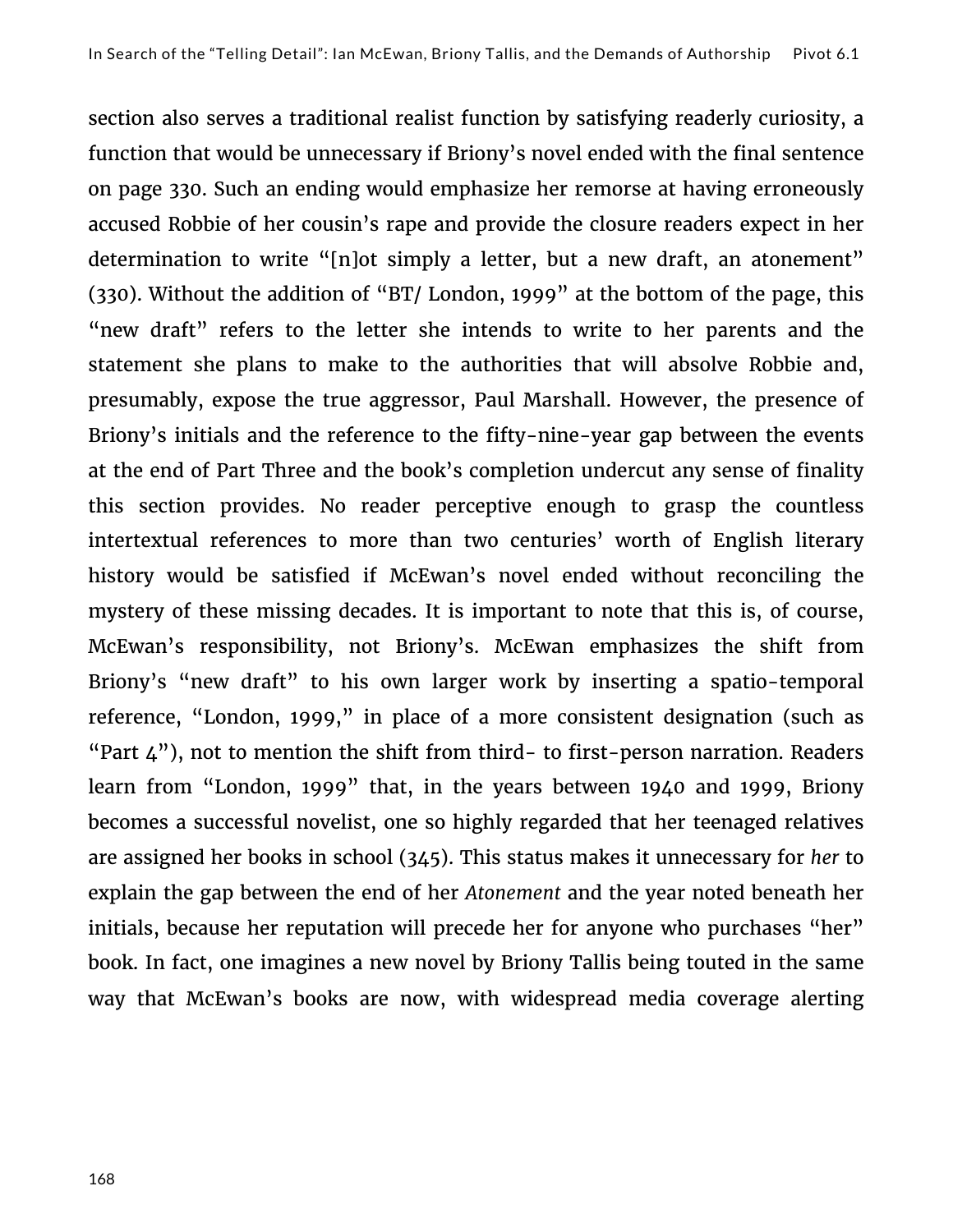readers to the novel and laudatory blurbs from fellow leading authors and critics filling the back cover.<sup>2</sup>

McEwan's readers, however, who believe themselves to be in the world of a third-person narrative set exclusively in the period between 1935 and 1940, and written by the Booker Prize-winning author of *Amsterdam*, know Briony only as McEwan's creation, a young nurse in war-time London who hopes to someday become a writer and atone for her youthful error in condemning Robbie for Lola's rape. While Ingersoll's use of the term "postmodernist ploy" (250) to describe McEwan's move at the end of the novel is overly harsh, he is more accurate in explaining how the final section alters readers' perception of the book: "[M]uch of the novel preceding the epilogue is a 'real' fiction and thus most, if not all, of it has to be 'reread' as Briony's text, her imaginative reconstruction of a history that must always defy 'her' attempts to 'frame' it" (251). Ending *Atonement* with the revelation of Briony's initials on page 330 *would* be a cheap "postmodernist ploy," but McEwan strives to earn the manoeuvre, first by uniting what Ingersoll separates into "'real' fiction" and "history." He recounts Briony's vascular dementia, her family's deaths and marriages, and Paul and Lola's marriage and continued success, culminating in the appellation Lord and Lady Marshall. None of this carries the weight or drama of the book's earlier chapters, but it satisfies the desire to know where the fictional characters of Parts One through Three (the "'real' fiction") are as present-day people ("history"). As the first three sections of *Atonement* follow the conventions of a realist novel, McEwan attempts to balance his surprise revelation with readers' expectations for more of this style of narration. Though readers might be frustrated to learn that the Marshalls face no comeuppance for what occurred in 1935, McEwan's first-person narration is so

 $2$  McEwan emphasized the importance of Briony's literary reputation in a fictional biographical note, which he removed from the novel while making final revisions but shared with Adam Begley in a 2002 *Paris Review* interview. In addition to adding to *Atonement*'s intertextuality with praise for Briony's second novel from Elizabeth Bowen and Graham Greene, the note explains that "[o]ther novels and short-story collections consolidated her reputation during the fifties. […] Tallis's sixth novel, *The Ducking Stool*, was a best-seller in 1965 and was made into a successful film starring Julie Christie" (qtd. in Begley 105). All of this confirms, and elaborates on, the portrait of Briony found in "London, 1999."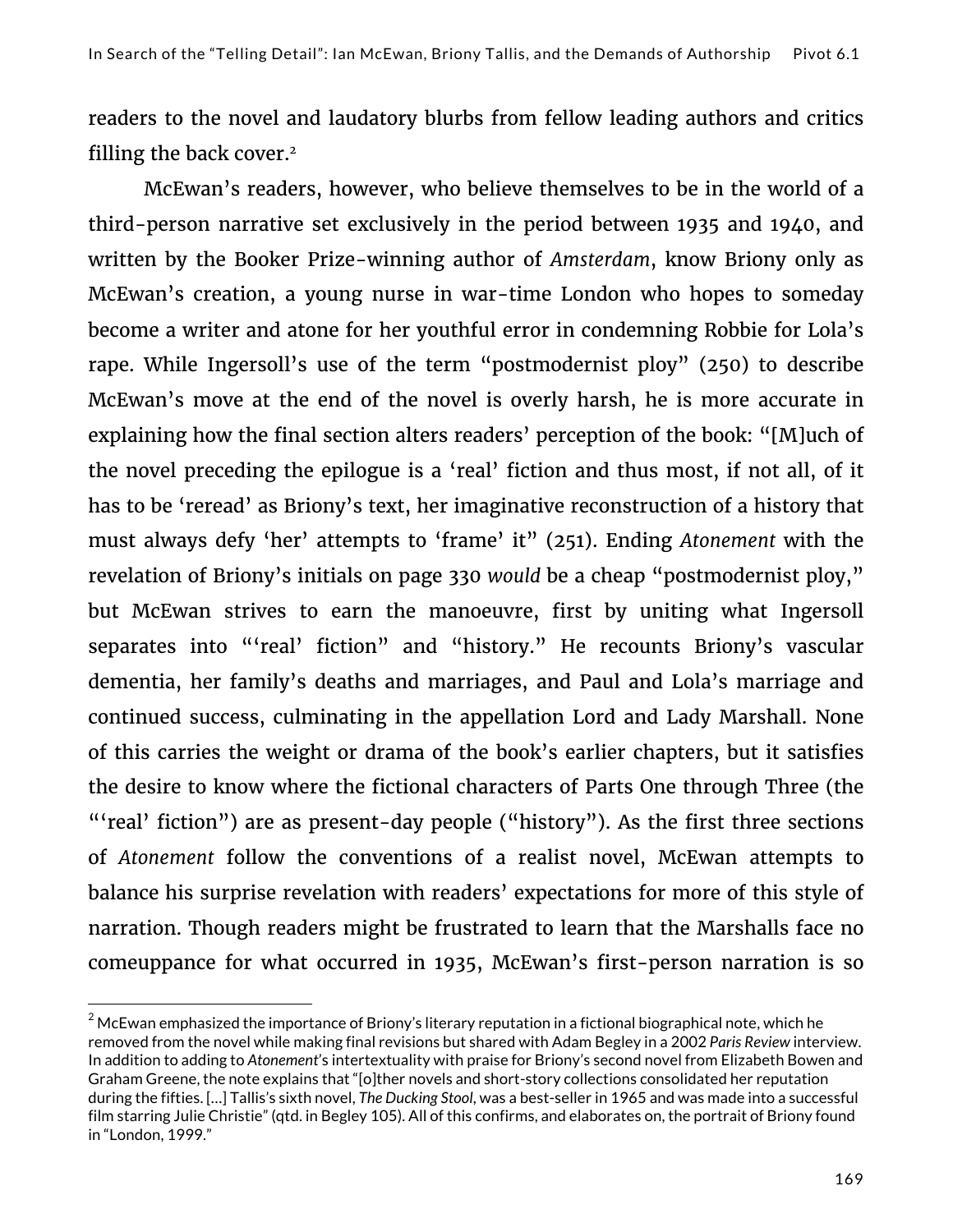thoroughly marked as a denouement that the more significant revelations of the concluding paragraphs – especially the deaths of Robbie and Cecilia during the war and, therefore, the entirely fictional nature of the encounter between the trio in Part Three – indeed deliver the "shock" described by Albers and Caeners.3 Unlike these scholars, however, I do not see these revelations as having a "destructive impact" (Albers and Caeners 713) on the earlier story. Instead, "London, 1999" makes clear that the main story of *Atonement* is not the entanglement of Briony, Robbie, and Cecilia due to Lola's rape but Briony's development as a writer, her Künstlerroman. As such, "London, 1999" is crucial to the novel, and not simply a metafictional ploy, because it illuminates the lengths to which Briony has gone in writing her final book and fulfilling the promise of her youth.

Tellingly, McEwan withholds the vital revelations of Robbie's and Cecilia's deaths until after the surprise performance of *The Trials of Arabella* in "London, 1999." In considering *Arabella* all these decades later, Briony remarks, "I have not traveled so very far after all, since I wrote my little play. Or rather, I've made a huge digression and doubled back to my starting place. It is only in this last version that my lovers end well, standing side by side on a South London pavement as I walk away. All the preceding drafts were pitiless" (349–50). Pitiless, because they described events as they actually happened – Robbie dying during the retreat at Dunkirk and Cecilia killed in an Underground station during the Blitz – instead of the more optimistic version that allows for the lovers' reunion and Briony's potential atonement. Kathleen D'Angelo concurs, disparagingly, with Briony's assessment of her doubling back: "Briony's narrative, then, is little more than an updated version of the romantic melodrama of her youth" (100). James Phelan shares this dissatisfaction, arguing that Briony's interest in romance comes at the expense of realism: "Had she been more

 $3$  For Albers and Caeners, this "shock" is enough to divide the novel into two as a result of the "blatantly metanarrative" final section: "The final chapter transforms what has previously been thought to constitute the diegetic narrative into what is essentially now merely a fiction within a metafictional whole; a fictional account narrated by the fictional Briony representing her attempt at atonement" (711–12).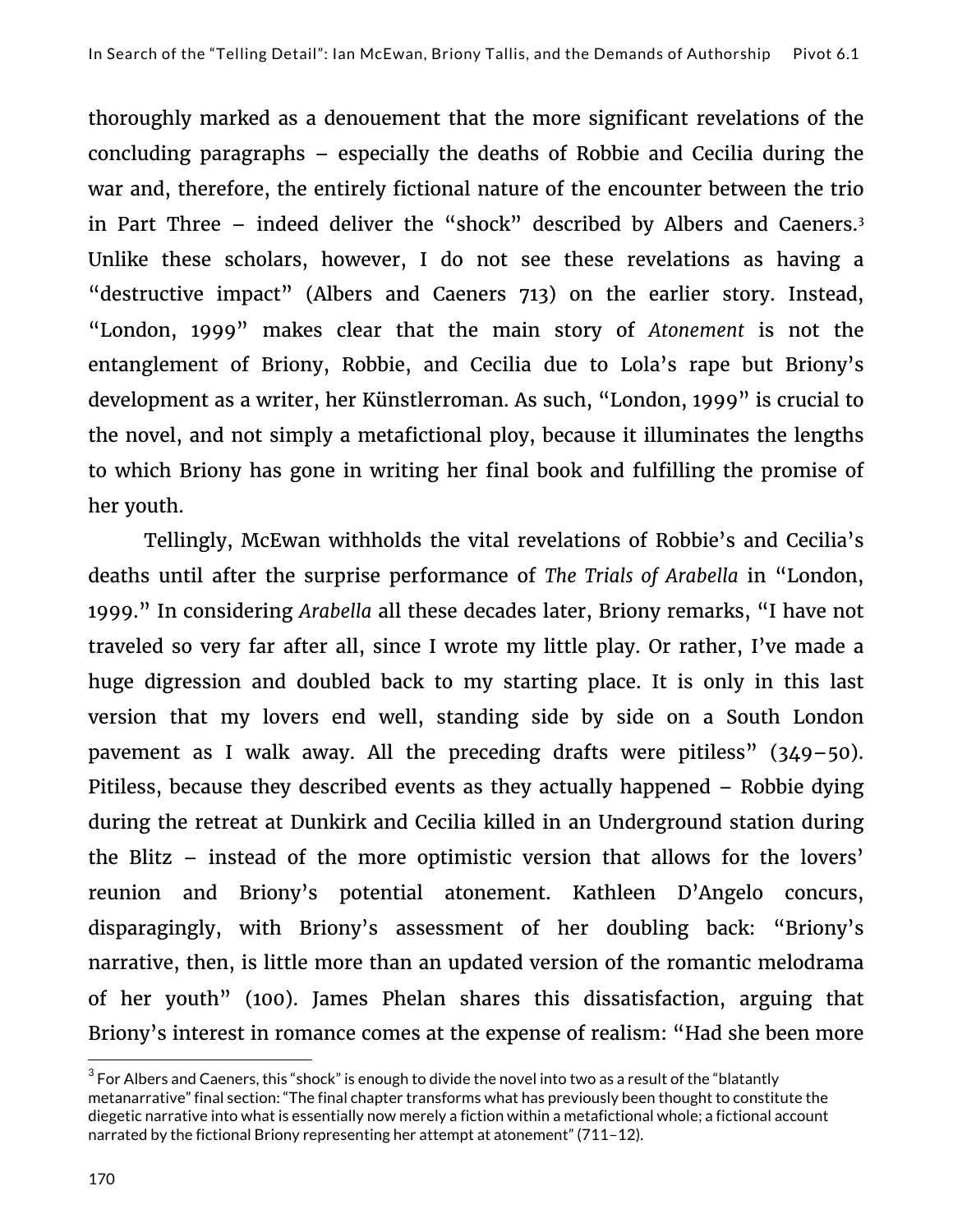interested in realism here, she would have followed through on revealing the grim consequences of her transgression. Her failure to do that, in a sense, is to turn away from her quest to atone"  $(331-32)$ . Significantly, the adult Briony anticipates these criticisms by explaining, "I like to think that it isn't weakness or evasion, but a final act of kindness, a stand against oblivion and despair, to let my lovers live and to unite them at the end. I gave them happiness, but I was not so selfserving as to let them forgive me" (351). It does not require much of a stretch to see this as McEwan's defense against criticisms levelled at his structuring of the novel as well. From his perspective, instead of "weakness or evasion," "London, 1999" is the only way to conclude Briony's Künstlerroman.

Briony's "stand against oblivion" is not simply for herself, in the face of dementia, which will serve as "a literal 'death of the author'" (D'Angelo 102); she takes this stand on behalf of Cecilia and Robbie, as well: "As long as there is a single copy, a solitary typescript of my final draft, then my spontaneous, fortuitous sister and her medical prince survive to love" (350). She justifies her decision not with the romantic notion of a happy ending, for which D'Angelo and Phelan criticize her, but with the belief that such an ending is the best way to ensure that the couple is remembered, even if only as fictional characters in a Briony Tallis novel. Some, such as Ingersoll, see this as misplaced faith in modernist ideals about art (254–55). But Briony explains that, although Robbie and Cecilia's war-time letters are in the British Museum, available for all to peruse, the pair will more likely be remembered for the novelistic version of their lives, since few would go to the trouble to locate their letters among the countless war-time correspondences mouldering in the nation's archives. As such, she can give them the ending they would have desired and, perhaps, an ending closer to the one they might have experienced without her erroneous accusation. An even greater defense for this ending comes two pages earlier, when she describes the work that has gone into "[m]y fifty-nine-year assignment," beginning with the novella *Two Figures by a Fountain* and ending seven drafts later with *Atonement*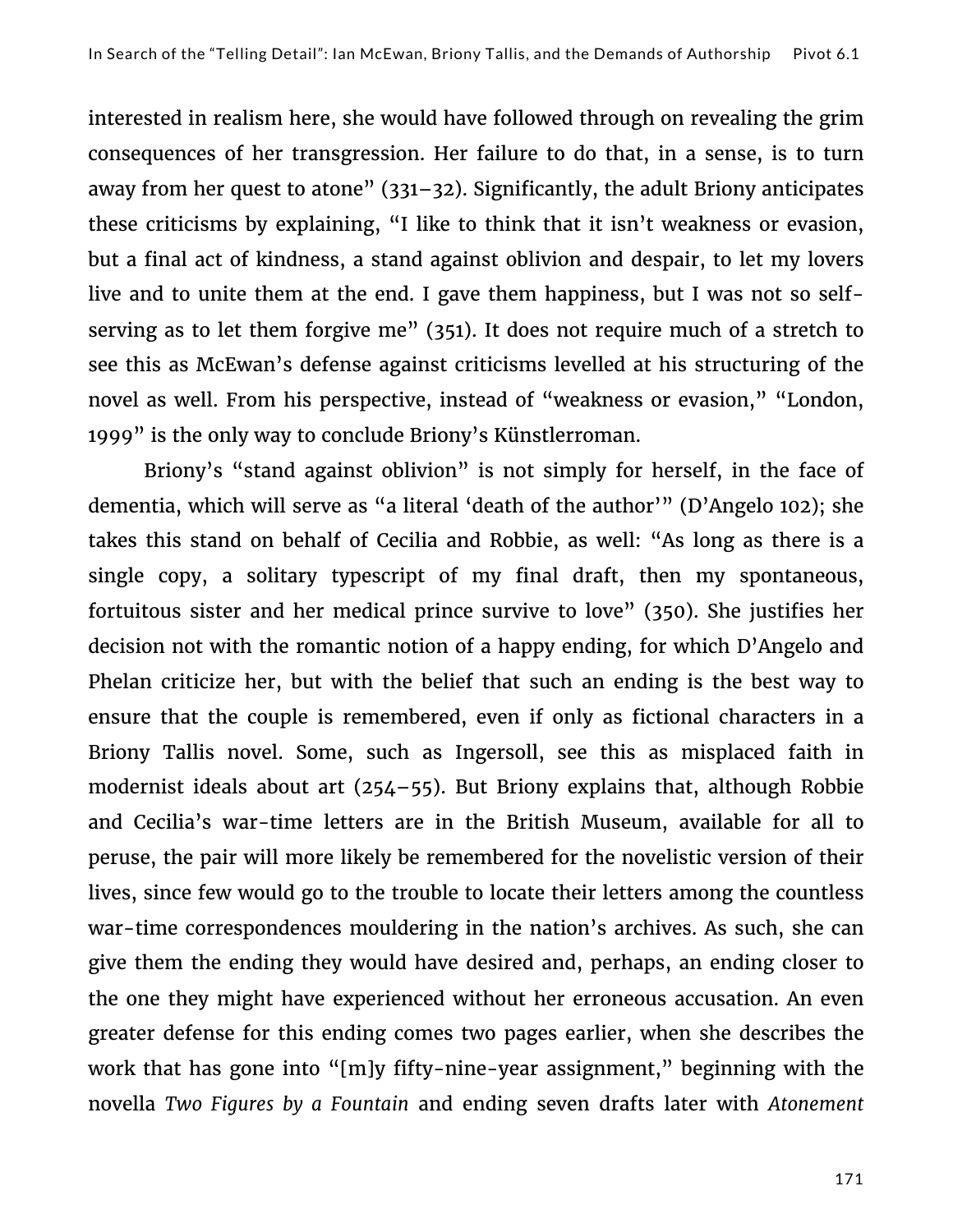(349). Many great writers have laboured in this way for years – sometimes decades – often with mixed results, but "London, 1999" shows Briony's dedication to getting this final draft right, no matter the cost.

While making a last trip to the British Museum, Briony explains that she has been in contact with Nettle, who accompanied Robbie during the Dunkirk retreat, and that "an obliging old colonel of the Buffs" has reviewed what amounts to Part Two, haughtily critiquing her word choice and relishing in pointing out the occasional typo.4 Though Briony herself admits to enjoying "the correction of detail that cumulatively gives such satisfaction" (339), she also acknowledges, "If I really cared so much about facts, I should have written a different kind of book" (340). Here, she makes an important distinction between the historical accuracy the colonel demands and her novelistic dedication to the story, which allows her to resurrect Robbie and Cecilia, as characters, in order to end the novel as she wants. She defends this dedication against those who advise her on how to publish the book without litigation; that is, to "displace, transmute, dissemble. Bring down the fogs of the imagination! What are novelists for? Go just so far as is necessary, set up camp inches beyond the reach, the fingertips of the law" (349). Unlike her publisher, Briony does not fear the Marshalls. Here again, she allows the story's demands, not her publisher's concerns, to dictate her work's final form. While she is willing to change an unhappy ending to one in which the lovers are reunited, she will not allow Cecilia and Robbie to forgive her for her hasty accusation, and she certainly will not allow external pressures to force her to alter the plot or obscure Paul's and Lola's identities. In making these decisions, Briony chooses fiction over truth, in keeping with her long, celebrated career as a novelist.

These refusals get at the heart of "London, 1999" – and *Atonement* more broadly. When discussing the genesis of the book with Jonathan Noakes, McEwan

<sup>4</sup> It is worth noting that, though Briony declares this version of *Atonement* the final draft, all of the colonel's corrections have been made: "on the double" has become "at the double" (210); the RAF pilot's beret has turned into a cap (236); and the "thousand-ton bomb" has been corrected to "thousand-pound bomb" (222).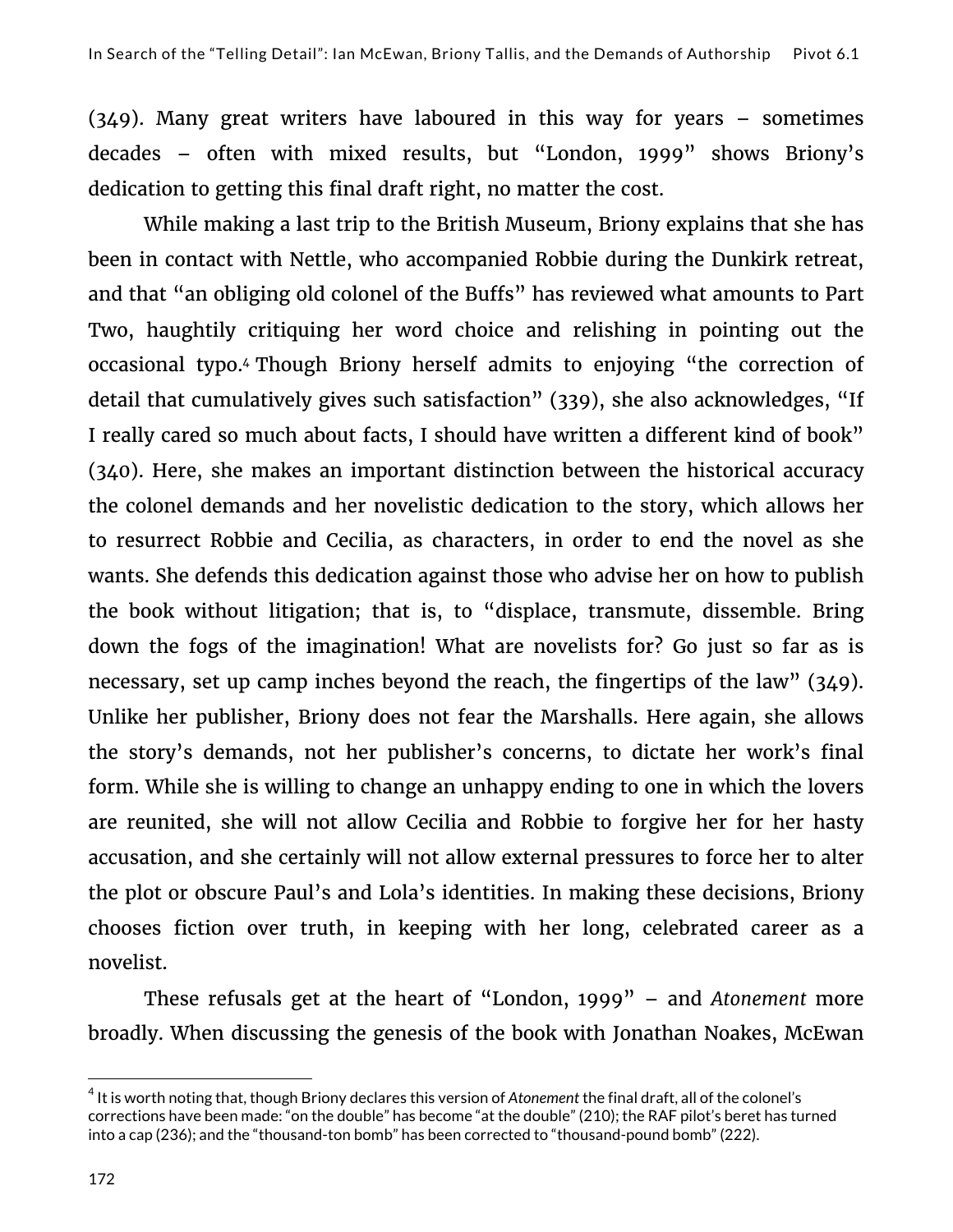stated, "Part of the intention of *Atonement* was to look at storytelling itself. And to examine the relationship between what is imagined and what is true" (qtd. in Noakes 19). Certainly, a writer must adhere to the law – "You may only libel yourself and the dead" (McEwan, *Atonement* 349) – but, beyond this, each writer makes her own rules, as Briony does: "I've regarded it as my duty to disguise nothing – the names, the places, the exact circumstances – I put it all there as a matter of historical record" (349). But, as a strictly "historical record," or as the kind of truth to which McEwan refers above, Briony's *Atonement* is clearly flawed: self-serving or not, at some point, presumably in Part Three, her novel diverges from reality, as she herself admits.<sup>5</sup> She did not see Cecilia and Robbie in 1940, nor ever again. Why, then, the insistence on sticking to the facts, on corresponding with Nettle and double-checking her portrayal of the retreat, if she intends to play fast and loose with the existence of actual people? Perhaps because, although "there's always a certain kind of reader who will be compelled to ask, But what *really* happened?" (350), those few are like the old colonel of the Buffs or the Marshalls' legal counsel; they have narrow interests – military terminology, the presence of libel – and are unlikely to see the entire work as a result. As for the whole, "[t]he answer is simple: the lovers survive and flourish" (350). This is what matters to Briony. Two hundred years of British literature, six decades of a family's life, and the Second World War are all presented as background to the story of Cecilia and Robbie. Putting aside the ethics of her choice,<sup>6</sup> this decision is ultimately her version of atonement– and, perhaps more significantly, the evidence of her maturation as a writer.

 $^5$  Phelan makes a convincing case that the break between the "historical record" and Briony's fiction occurs when she leaves the café on her way to Cecilia's: "she felt the distance widen between her and another self, no less real, who was walking back toward the hospital. Perhaps the Briony who was walking in the direction of Balham was the imagined or ghostly persona" (311). According to Phelan, "the historical Briony returns to the hospital while her ghostly persona continues to her wish-fulfilling journey to Cecilia and Robbie" (334).

 $^{\circ}$  The ethical implications of Briony's decision are worthy of greater scrutiny than is possible within the confines of this essay. Nevertheless, it should be pointed out that McEwan gives no indication that Briony intends to publish her version as non-fiction; if she publishes her work as fiction, the decision to fabricate some parts of the story is certainly within her rights. For lengthier treatments of this issue, see Cormack; Letissier; O'Hara.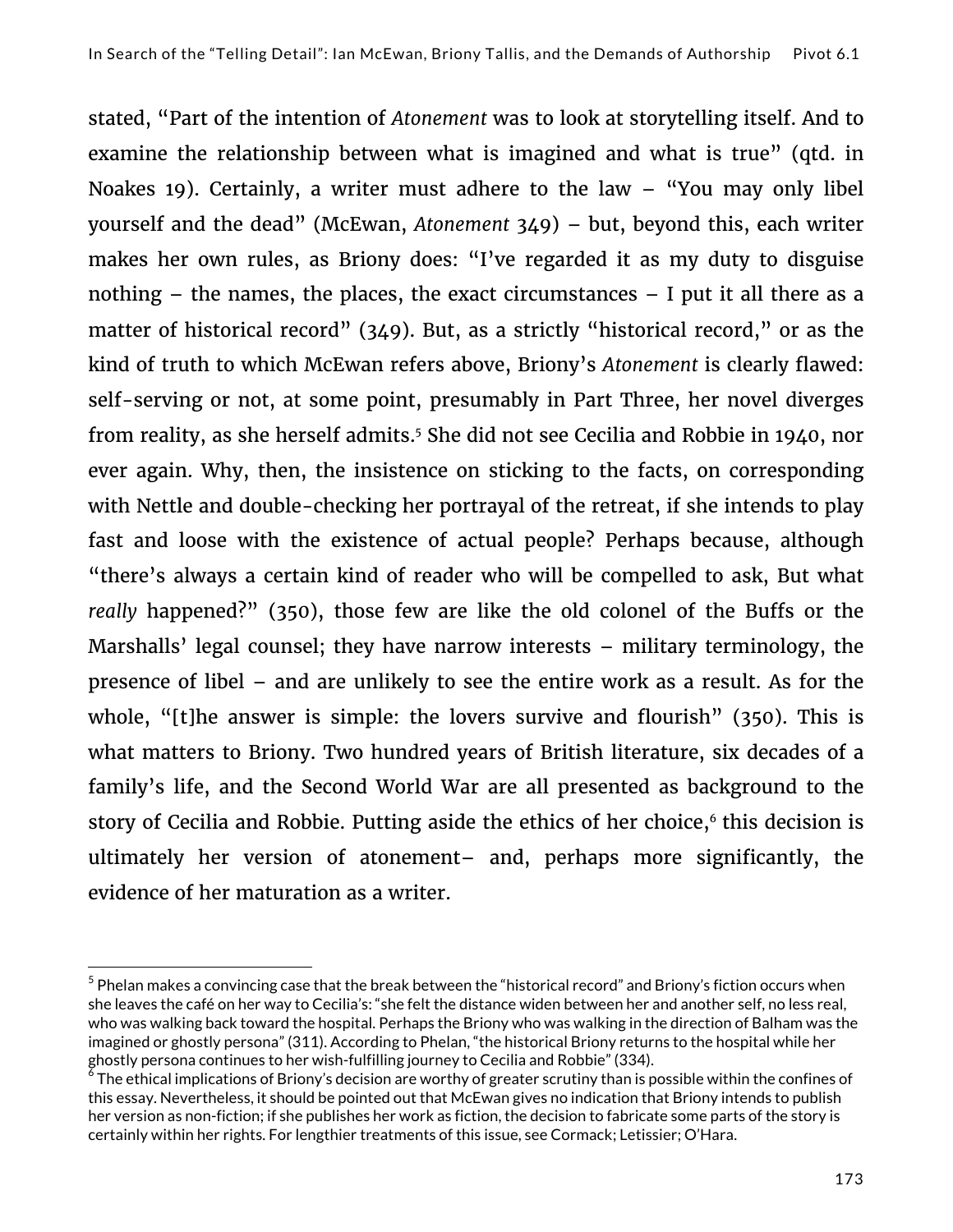Briony readily admits the problem she faces: "how can a novelist achieve atonement when, with her absolute power of deciding outcomes, she is also God?" (350). On the one hand, this invocation points to the modernist belief in the supreme power of the artist. But, in this case, Briony *is* the sole judge of her fate, within her version of the novel, as she controls the outcome of the plot and knows she is free to write whatever she wants – partly because she will not live to face public scrutiny when the novel is finally published and partly because she is writing fiction and has no obligation, beyond that which she imposes on herself, to the factual truth. In the end, she decides that "[i]t was always an impossible task, and that was precisely the point. The attempt was all" (351). If this were true, why not stop with one of the previous drafts? Beyond the fact that her dementia will someday make it impossible for her to continue writing, I believe she stops here because she has finally realized that a literal retelling, while in keeping with the "historical record," is insufficient for her purposes. She tried, with *Two Figures by a Fountain*, to capture events from all three points of view in one story, but it left her with nothing but a "crystalline present moment" (294). Over the years, she moves from modernist experimentation of the Woolfian variety to a more straightforward, realist approach, presumably to no effect. What choice does she have after exhausting the narrative techniques available to her than to use her God-like powers to change the events themselves? Since no one exists to grant her atonement, she must bring Cecilia and Robbie back from the dead. Unfortunately, she realizes too late that she should have gone further: "If I had the power to conjure them at my birthday celebration…Robbie and Cecilia, still alive, still in love, sitting side by side in the library, smiling at *The Trials of Arabella*? It's not impossible" (351). But, of course, it *is* impossible, as McEwan, and not Briony, is in control. McEwan's *Atonement* ends not with the tragedy of the young couple's deaths but with Briony's realization that, even after all these years, she still has not gone far enough in her quest to atone. Finally, McEwan leaves readers to decide what is more heartbreaking: Briony's coming up short at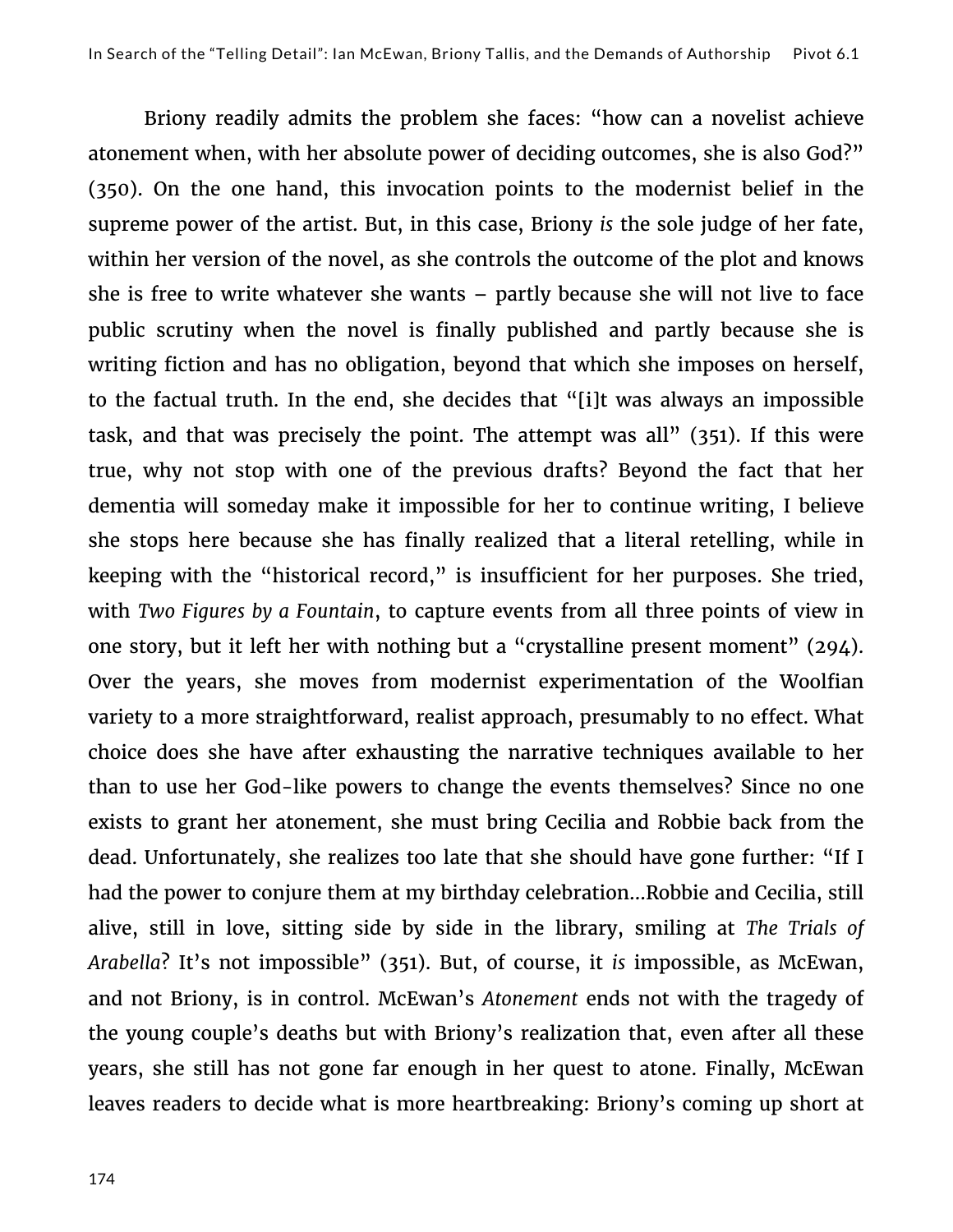this late hour or her continued belief that atonement is even possible. What is not in doubt, however, is her fictional skill as a novelist. Weaving together personal history, fictional invention, and enough literary references to keep scholars working for years, Briony succeeds as an artist even if she does not achieve atonement as a human being.

Like Briony, McEwan used a combination of personal history and fictional invention to create his *Atonement*. Unlike Briony, his personal history came second-hand, from his father, whose time at Dunkirk and in a Liverpool hospital after the retreat "dictated the [book's] structure," according to a 2006 article McEwan wrote for the *Guardian*. In at least one way, his challenge was the opposite of Briony's: "It is an eerie, intrusive matter, inserting imaginary characters into actual historical events" ("Inspiration"). Where Briony challenged the "historical events" of war-time England by bringing Robbie and Cecilia back from the dead, McEwan went to painstaking lengths to produce an accurate historical setting in which to place a group of entirely "imaginary characters." McEwan describes this effort – beginning with his father's stories and continuing in the Imperial War Museum Library – not to demonstrate his impressive dedication but to defend himself against an ultimately unprosecuted charge of plagiarism that stemmed from similarities between Part Three of *Atonement* and the memoir *No Time for Romance* by Lucilla Andrews. The resemblance was first reported by Julia Langdon in the *Daily Mail*, who explained that "both books describe[] the atmosphere in hospital before the retreat from Dunkirk, when the medical staff sense the buildup to some military event. Ian McEwan uses many of Lucilla Andrews' perceptions to describe the feelings of the nurses, for example, his character Briony's first sight of the injured patients." In addition, Langdon pointed to similarities in McEwan's descriptions of particular tasks, and the article concludes with a "Spot the Difference" exercise featuring excerpts from both books. Andrews, who died before she could confront McEwan, simply wanted more than what Langdon refers to as a "tiny acknowledgement" at the end of the book and had no intention of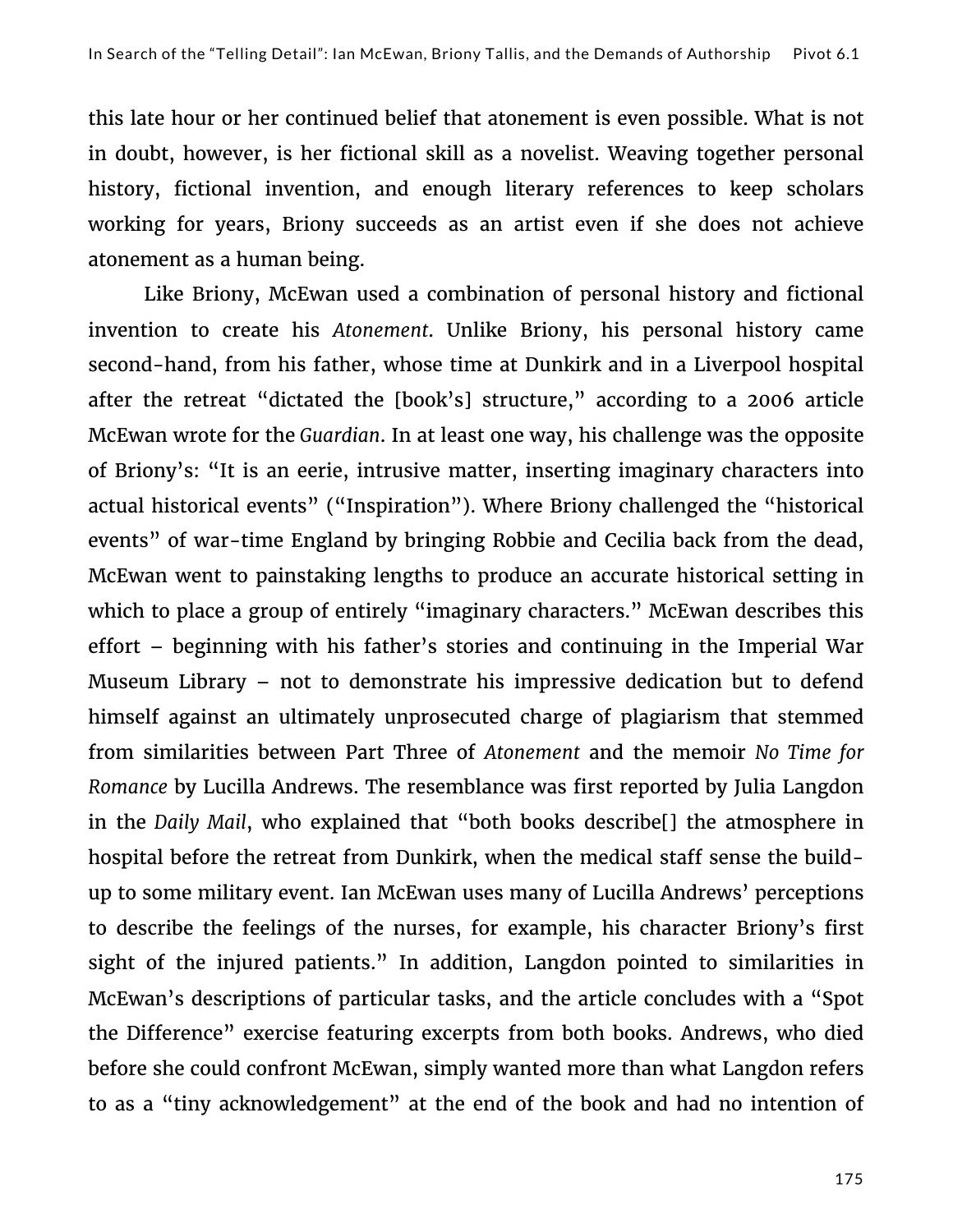filing plagiarism charges, though her agent and portions of the popular press wish she had.

Regardless, the controversy caused enough of a furor – thanks *to Atonement*'s success, McEwan's notoriety, and the impending Hollywood adaptation – that a number of McEwan's most prominent colleagues came to his defense. Thomas Keneally, for one, argued that "[f]iction depends on a certain value-added quality created on top of the raw material, and that McEwan has added value beyond the original will, I believe, be richly demonstrated" (qtd. in Lyall). Similarly, Peter Carey explained that the novelist's job is to "mix[] what we see with what we think, with that which can never be" (qtd. in Lyall). Though both written by male Australian writers, these defences sound similar to Briony's account of the imaginative conflations in her own writing: "I merged [three hospitals] in my description to concentrate all my experiences into one place. A convenient distortion, and the least of my offenses against veracity" (336). This liberty is, of course, common practice, even among memoirists, who must find a way to turn real life into coherent literature. Decades as a novelist have taught Briony that even factual, autobiographical material must be viewed as "raw material," not whole cloth, if she hopes to make this "fifty-nine-year assignment" worthy of her effort, much as Keneally and Carey, both highly regarded for their historical fiction, have argued.

McEwan's own defense is significant for my reading of *Atonement*, as it bears more resemblance to Briony's creative process than the similarity to Andrews's memoir his detractors have identified. Like his fictional author, McEwan aimed to render the war as realistically as possible: "[O]ne feels a weighty obligation to strict accuracy. In writing about wartime especially, it seems like a form of respect for the suffering of a generation wrenched from their ordinary lives to be conscripted into a nightmare"; the challenge, then, is to find "the telling detail, or the visually rich episode that projected unspoken emotion" ("Inspiration"). McEwan found such details when reading about a cavalry officer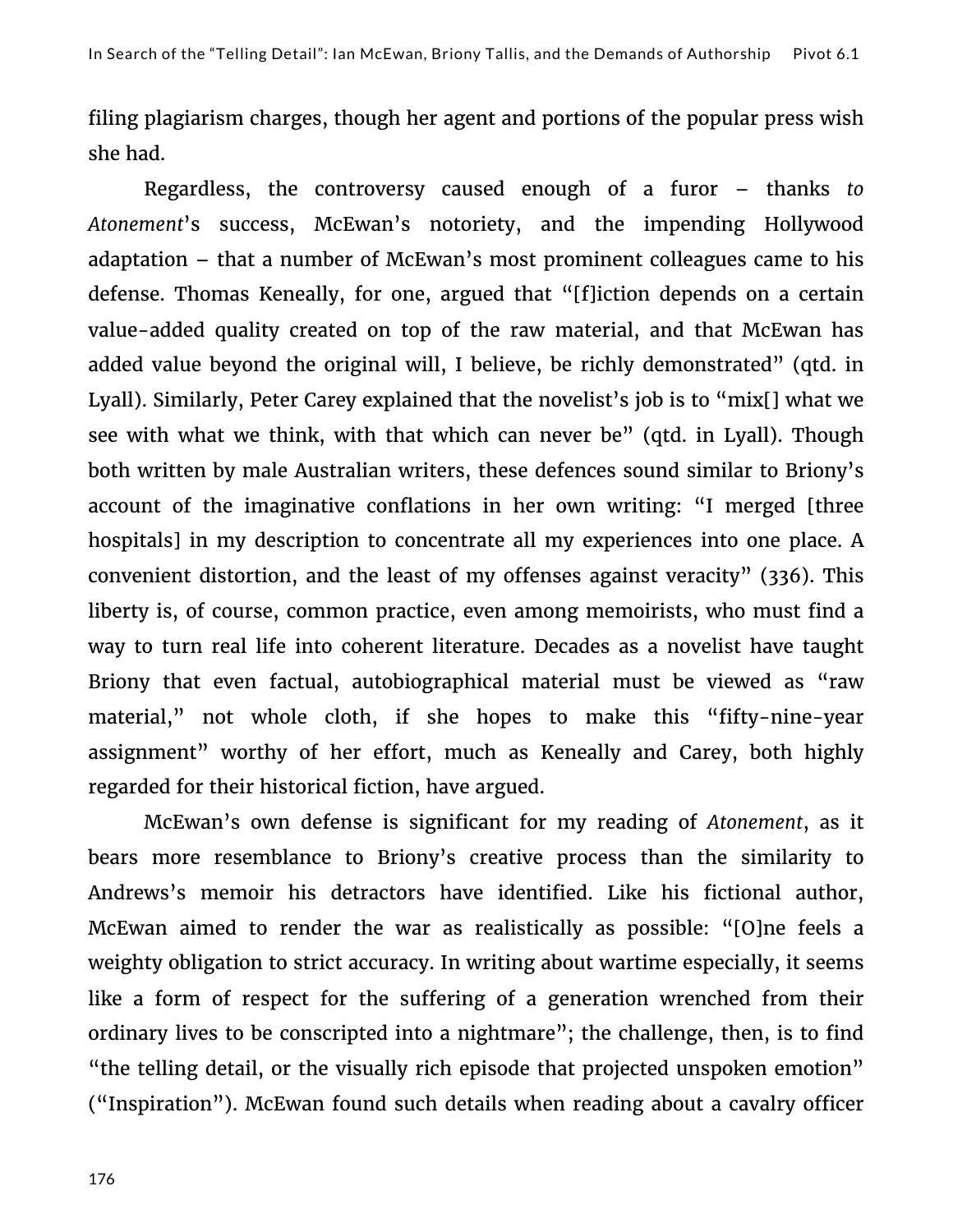shooting all of his horses and a priest helping soldiers with a bonfire of bibles at Dunkirk, both of which appear in *Atonement*. Moments like these heighten the emotional resonance and realism of Robbie's experience, but they are ultimately background, rather than key, elements in his character development and the plot in general. Briony does not permit readers to see this far into her process – and one might argue that McEwan would not have either, if not for the *Daily Mail*'s accusations – but, surely, some details stood out to her in the same way, either in her memory of what happened in 1935 and 1940 or from her own research.

Like Briony, McEwan benefited from a "bundle of letters" (*Atonement* 339), though his letters highlighted the universal qualities of war-time nursing in London, including "the familiar, tyrannical ward sister" ("Inspiration"). Unlike Briony, however, who focused her research on Dunkirk, McEwan needed to learn more about nursing, as his letters ended when the evacuation began. He thus needed his own version of the "old colonel of the Buffs," which he found in Andrews's memoir about a time for which, as he explains in the *Guardian*, "no other factual account exists" ("Inspiration"). Just like the colonel's comments to Briony, Andrews's book describes actual events in careful detail, thus becoming part of "a shared reality" with McEwan's father's stories and the nurses' letters. Langdon quotes McEwan as referring to Andrews's memoir as "in essence reportage, a history," and while this may not be an accurate description of Andrews's book, the assessment is telling in what it expresses about McEwan's use of it. The acknowledgements at the end of *Atonement* list only three books by title and author: Andrews's *No Time for Romance* and two histories of the retreat at Dunkirk. The seeming parity of the three titles suggests that McEwan treated them similarly, as sources to mine for the "telling detail" that authenticates his fictional rendering of 1940 London.7 Langdon's article confirms this in its "Spot the Difference" section, which highlights McEwan's borrowing of technical terms

 $^7$  Fiction writers often draw on historical documents and reports more freely than they would a more creative or artistic work. Setting aside the issue of how one makes this distinction or whether such a hierarchy should exist, McEwan seems to have treated Andrews's book as a primary source, like the letters at the Imperial Museum that he drew on to create his portrait of war-time London.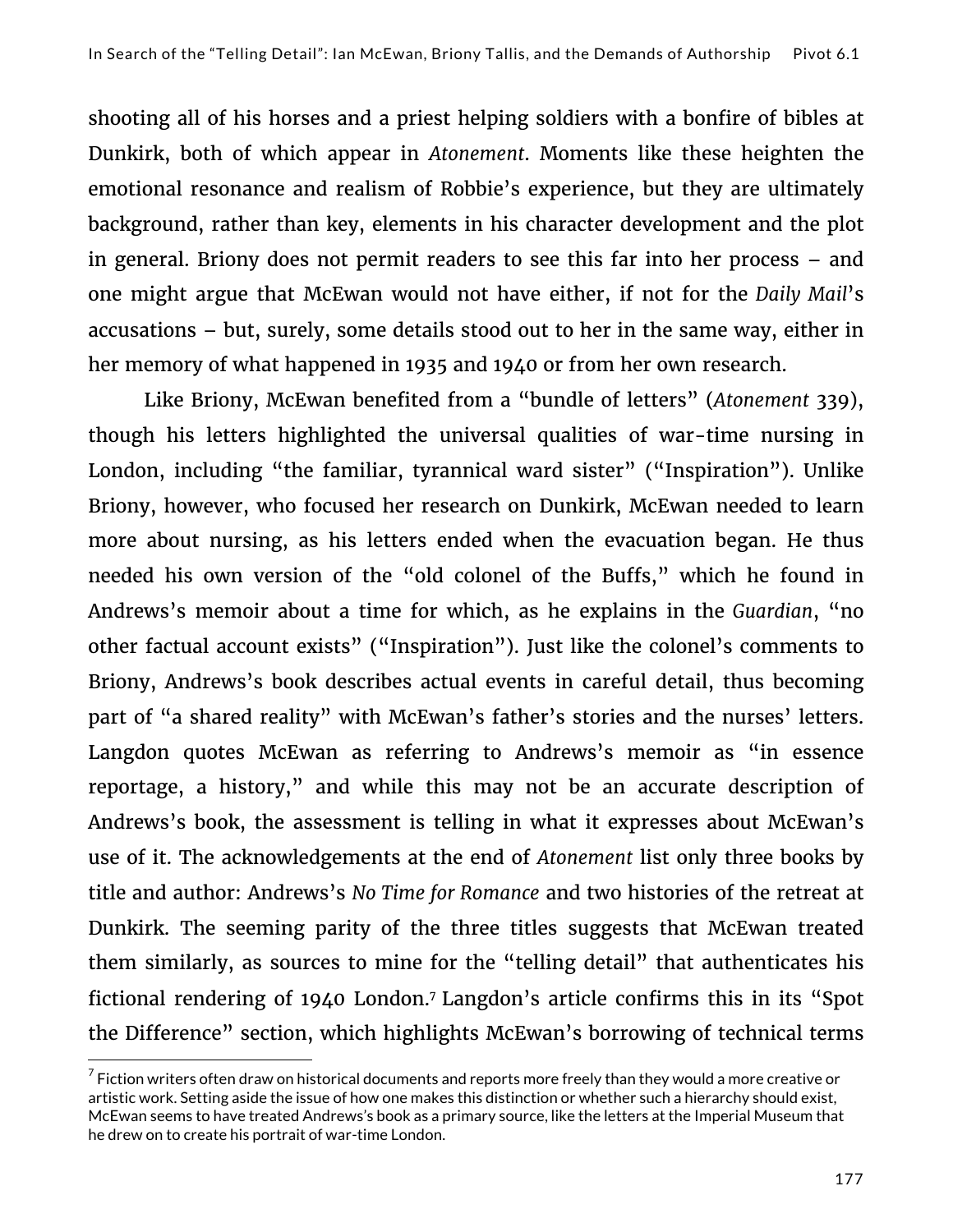like "gentian violet on ringworm, aquaflavine emulsion," and "lead lotion." What difference does it make, both McEwan and Briony might ask, if "she had already dabbed gentian violet on ringworm" (McEwan, *Atonement* 260) or if "[o]ur 'nursing' seldom involved more than dabbing gentian violet on ringworm" (Andrews qtd. in Langdon)? How many uses for gentian violet can there be? How many synonyms? Can one writer "own" such a term? If so, should Andrews have cited her nursing textbook? Ultimately, these questions, and their answers, are inconsequential in comparison to the story, whether we think of it as Briony's account of her "real" life or McEwan's fictional creation of her and her perceptions. Perhaps this attitude shows the lingering vestiges of modernism, that the superiority of the artist entitles her to appropriate sources as she sees fit. If so, the impact afflicts more than only Briony Tallis and Ian McEwan, as Keneally and Carey were joined by authors as varied as Margaret Atwood, John Updike, and Thomas Pynchon in defending McEwan's work.

I bring up the plagiarism question not to inject artificial controversy into my reading of *Atonement* but because of the novel's concern with the line between fact and fiction. To hypothesize about what might have drawn McEwan to Andrews's memoir, Langdon writes, "Lucilla's writing was both stylish and powerful – largely because her subject matter was drawn from her own life, rather than research." While this is certainly a jab at McEwan's researched novel, I believe that it also fits prevailing attitudes about the two genres. A glance at any bestseller list makes it clear that readers currently prefer books that are considered "true."<sup>8</sup> Langdon thus falls for the trite notion that true stories are inevitably more "powerful" than fiction, but she takes this a step further by arguing that they are

 $^8$  The James Frey and J.T. Leroy scandals, in particular, serve as reminders of what happens when American readers feel cheated by fake authenticity. Frey's *A Million Little Pieces* was billed as a memoir, though he later admitted to taking liberties far beyond conflating three hospitals into one. The subsequent uproar led Random House to refund the cost of the book and Oprah Winfrey to castigate the author on national television. On the other end of the spectrum, JT LeRoy's first three books were published as fiction but benefited greatly from "his" salacious past as a teenage runaway and truck stop prostitute living with AIDS. In the end, LeRoy was exposed as a persona created by female writer Laura Albert, who hired an actress to dress up as the male author for events. Once again, the books' sales dropped once readers learned that they were not rooted in personal experience.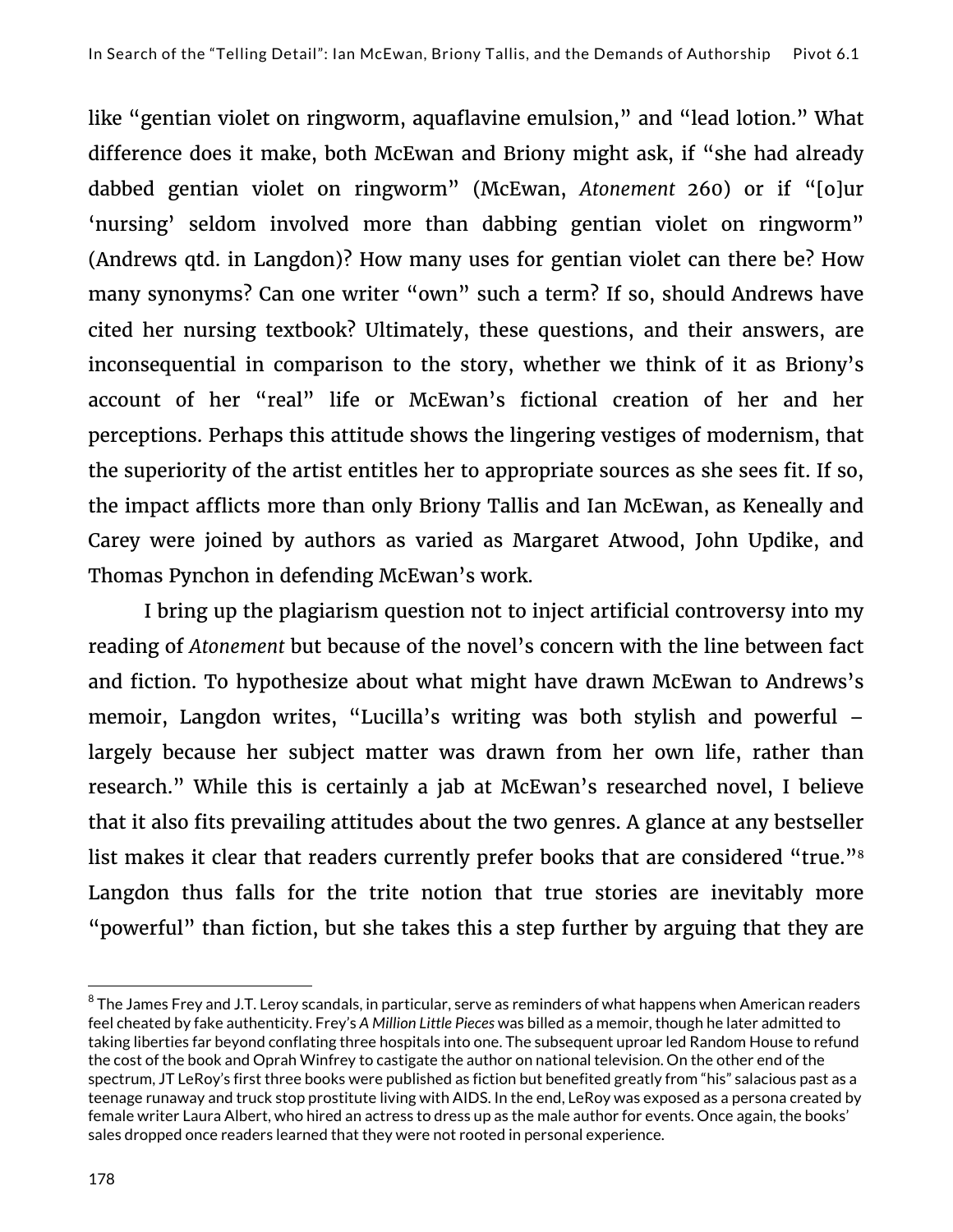also more "stylish," as though content and style are inextricably linked. Glenys Roberts, also writing in the *Daily Mail*, goes so far as to argue that McEwan could have acknowledged his debt to Andrews by "dedicat[ing] his book uniquely to Lucilla, a brave woman for whom life was not an intellectual exercise, but the harshest of challenges." Once again, McEwan is the fusty writer who behaves like a vampire, drawing out the lifeblood of a book by an earthy, struggling writer.<sup>9</sup> One can almost imagine McEwan wondering, in the wake of this controversy, if he tempted fate by having Briony worry about legal challenges to her *Atonement*.

Of course, Briony Tallis's aim is not to create an exact record of war-time London, as McEwan sought out in Andrews's *No Time for Romance*, but to create a monument to her "spontaneous, fortuitous sister and her medical prince" (350). The success of this monument – her final attempt at atoning for what happened in 1935 – is evident in how thoroughly shocked readers have been by the revelations of "London, 1999." If Briony, via McEwan, had created a less evocative portrait of the Tallis home, of Robbie's retreat at Dunkirk, and of a young nurse's experience in London at the same time, the first 330 pages would not have the power to grip us as they do, nor would we feel such a jolt when the "truth" of these characters' lives emerges at the end. This power, no matter its "offenses against veracity," separates fiction from the "bleakest realism" against which Briony rebels and allows it to transcend the "raw materials" of ordinary life. Both McEwan and his fictional author face the same challenge: how to craft a compelling story out of the "historical record." In McEwan's case, this requires selective use of additional sources, while Briony must decide which parts of her life to borrow wholesale and which to manipulate. Importantly, this is a challenge faced by all writers, not just stubborn modernists or game-playing postmodernists, as is evident by the range of supporters who came to McEwan's defence during the plagiarism accusation. Ultimately, Briony transcends the categories mentioned at the beginning of this article, just as her author does. All

 $^9$  Andrews was hardly unsuccessful in her own right. She died shortly before receiving a lifetime achievement  $\,$ award from the Romance Novelists' Association, a group she helped found.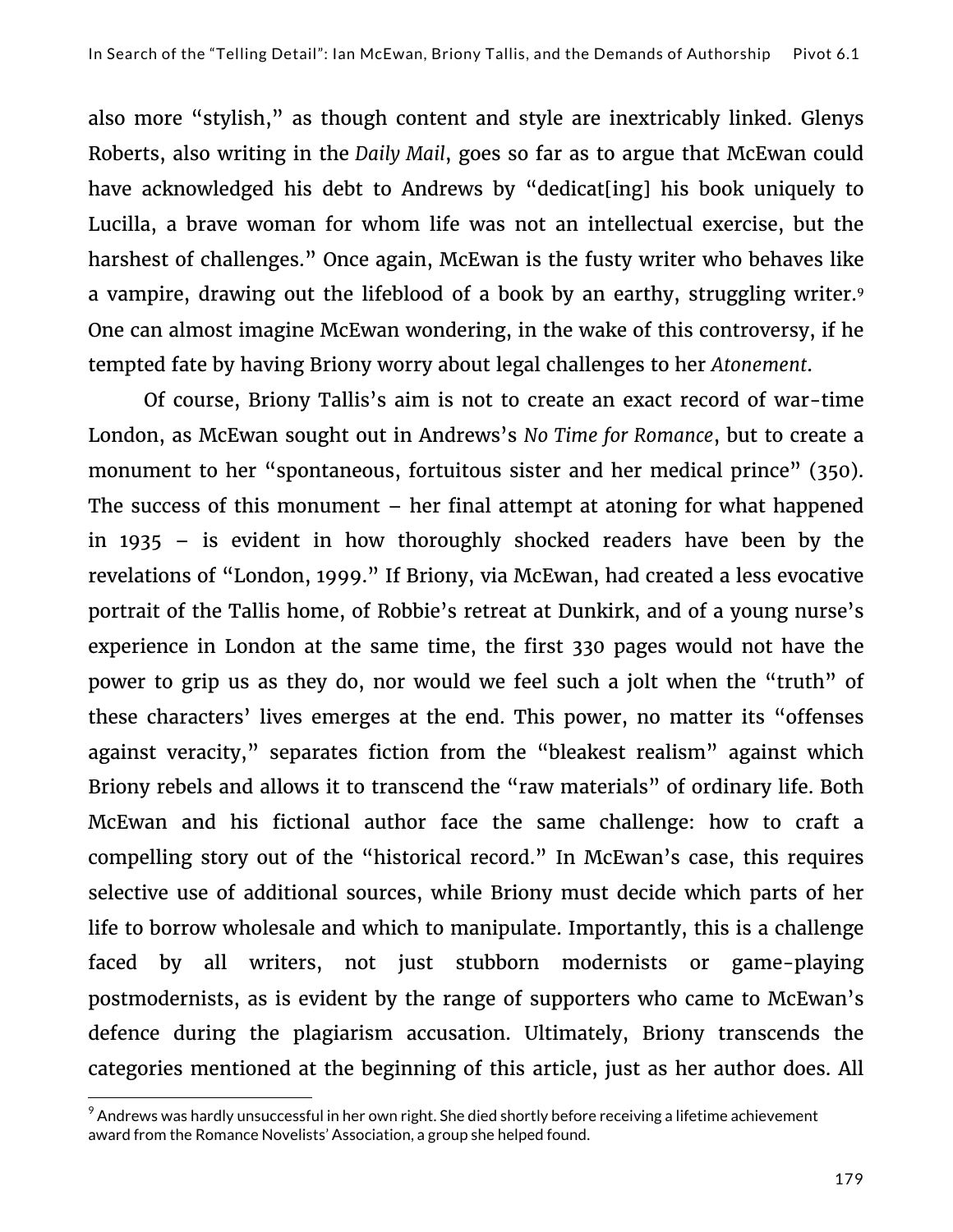fiction writers, regardless of genre or movement, face similar challenges when writing about the past, as well as the present. No matter how much it borrows from the "historical record," *Atonement* reaffirms the novel's unrivalled ability to document how we "crawl our way toward the truth" (339).

### O

#### **Works Cited**

- Albers, Stefanie, and Torsten Caeners. "The Poetics and Aesthetics of Ian McEwan's *Atonement*." *English Studies*, vol. 90, no. 6, 2009, pp. 707–20.
- Begley, Adam. "The Art of Fiction CLXXIII: Ian McEwan." *Paris Review*, vol. 44, no. 162, 2002, pp. 30–60.
- Cormack, Alistair. "Postmodernism and the Ethics of Fiction in *Atonement*." *Ian McEwan*, edited by Sebastian Groes, Bloomsbury, 2013, pp. 70–82.
- D'Angelo, Kathleen. "'To Make a Novel': The Construction of a Critical Readership in Ian McEwan's *Atonement*." *Studies in the Novel*, vol. 41, no. 1, 2009, pp. 88– 105.
- Finney, Brian. "Briony's Stand against Oblivion: The Making of Fiction in Ian McEwan's *Atonement*." *Journal of Modern Literature*, vol. 27, no. 3, 2004, pp. 68–82.
- Ingersoll, Earl G. "Intertextuality in L.P. Hartley's *The Go-Between* and Ian McEwan's *Atonement*." *Forum for Modern Language Studies*, vol. 40, no. 3, 2004, pp. 241–58.
- Langdon, Julia. "Ian McEwan Accused of Stealing Ideas from Romance Novelist." *Daily Mail*, 25 Nov. 2006, http://www.dailymail.co.uk/femail/article-418598/Ian-McEwan-accused-stealing-ideas-romance-novelist.html.
- Letissier, Georges. "'The Eternal Loop of Self-Torture': Ethics and Trauma in Ian McEwan's *Atonement*." *Ethics and Trauma in Contemporary British Fiction*, edited by Susana Onega and Jean-Michel Ganteau, Rodopi, 2011, pp. 209–26.